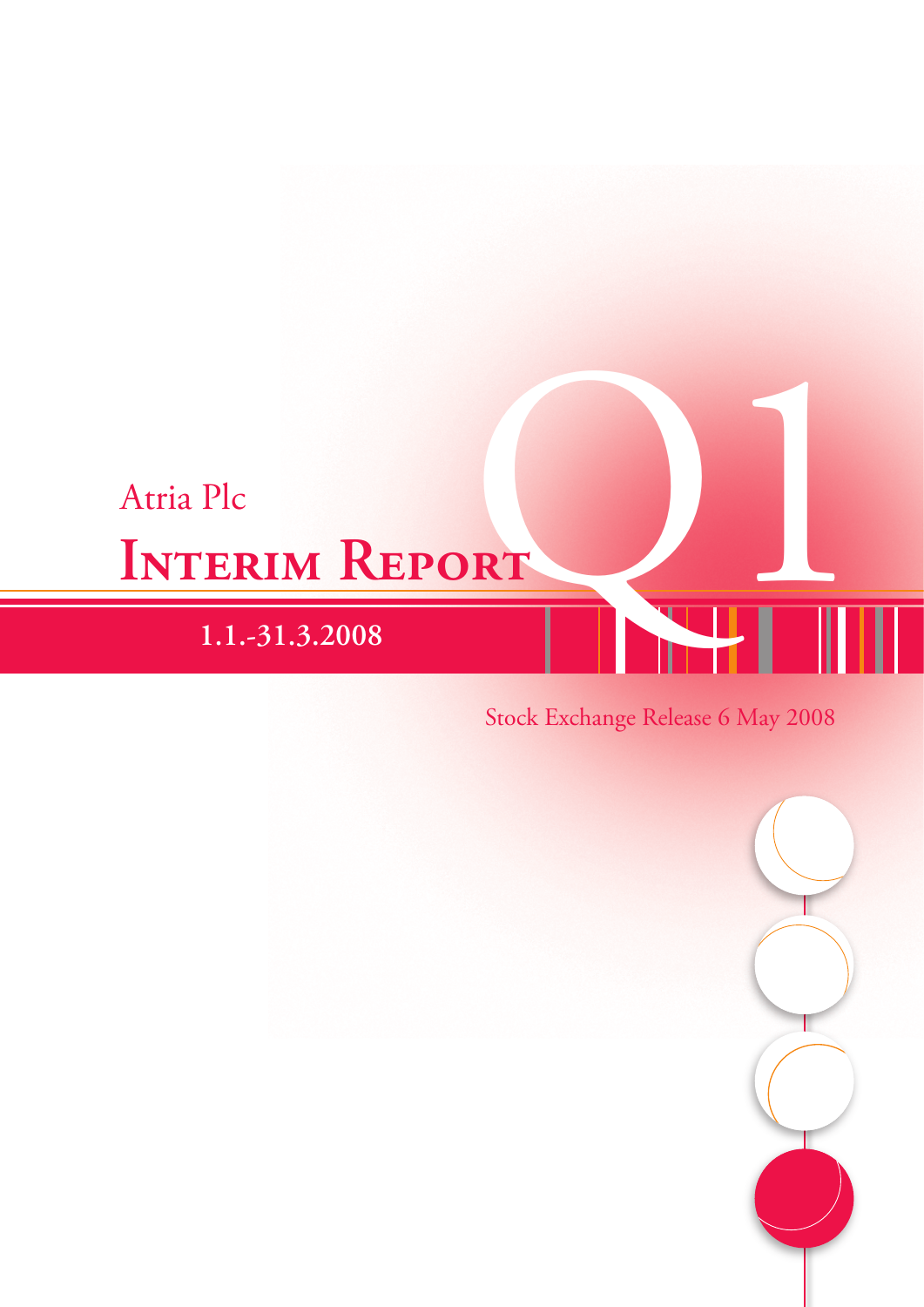

#### **INTERIM REPORT OF ATRIA PLC 1 JANUARY – 31 MARCH 2008**

#### **SITUATION IN GLOBAL MEAT MARKET HAMPERED ATRIA'S PERFORMANCE**

- The Group's net sales totalled EUR **303.4** million (EUR 276.0 million), growing 9.9%

- EBIT was EUR **6.8** million (EUR 11.5 million).

- Earnings per share were EUR **0.07** (EUR 0.23).

#### **Atria Group:**

| EUR million        | 01/<br>2008 | 01/<br>2007 | 2007    |
|--------------------|-------------|-------------|---------|
| Net sales          | 303.4       | 276.0       | 1,272.2 |
| EBIT               | 6.8         | 11.5        | 94.5    |
| Operative EBIT*    | 6.8         | 11.5        | 61.4    |
| Operative EBIT %   | 2.2         | 4.2         | 4.8     |
| Profit before tax  | 3.5         | 7.6         | 80.6    |
| Earnings per share | 0.07        | 0.23        | 2.56    |

\* Operative EBIT = EBIT excluding significant non-recurring items.

#### **Review Q1/2008**

**Atria Group's** year-on-year net sales grew by 9.9%. The increasing cost of raw material across the food chain has hampered the Group's performance. The profitability of Atria Finland has been affected particularly by the imbalance in the price of pork between Finland and the rest of Europe.

The Annual General Meeting of Atria Group Plc decided to change the company's trade name to Atria Oyj in Finnish, Atria Abp in Swedish and Atria Plc in English.

**Segment reporting** was redefined from the beginning of 2008 onwards in such a manner that each business area (Finland, Scandinavia, Russia and Baltic) form their own segment. In addition, Group costs are now reported separately under unallocated items. Group costs mainly consist of personnel and administration costs as well as costs arising from the share-based incentive plan. Previously, Group costs have been included in the figures reported for the segment Finland. Comparative figures have been adjusted to correspond to the current segment structure.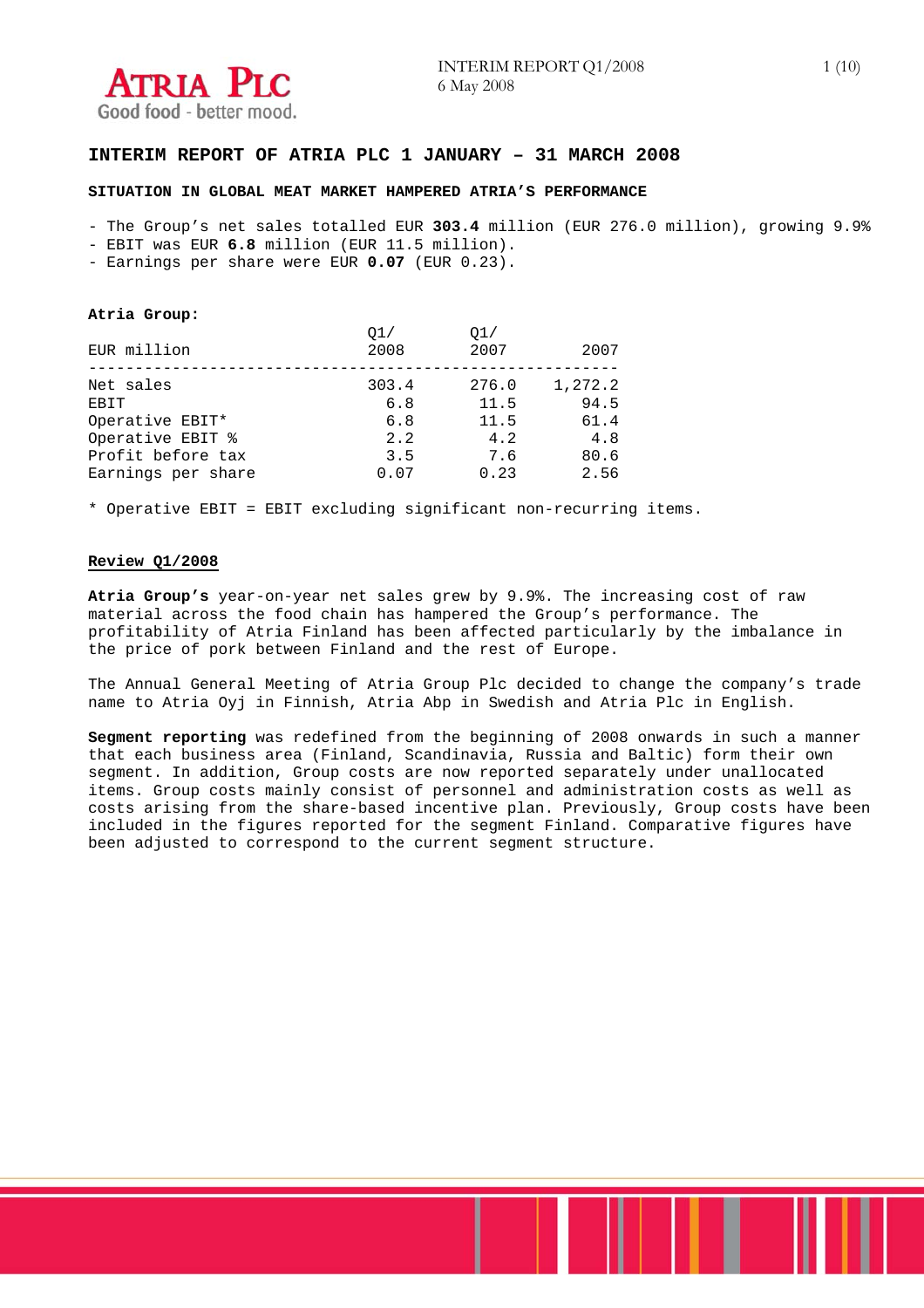

#### **Atria Finland 1 January – 31 March 2008**

| EUR million              | 01/<br>2008  | 01/<br>2007   | 2007          |
|--------------------------|--------------|---------------|---------------|
| Net sales<br><b>EBIT</b> | 180.9<br>2.2 | 169.5<br>10.1 | 749.6<br>43.2 |
| Operative EBIT           | 2.2          | 10.1          | 43.2          |
| Operative EBIT %         | 1.2          | 6.0           | 5.8           |

Atria Finland's Q1 net sales increased by 6.7%. In Q1, the sales volume in the retail market fell slightly short of the target due to weak sales in March. Atria estimates that the market shares in different product groups in the retail market remained stable. Atria Finland's Q1 EBIT fell considerably compared to last year which was very good. The main reasons behind the weaker performance were the strong increase in the price of raw materials and other materials and supplies, as well as the difficult situation in the wholesale and export markets. Furthermore, the realized increases in sale prices have not fully covered the growth in costs.

During Q1, Atria Finland announced the launch of an extensive efficiency improvement programme in order to restructure its operations. The measures are expected to generate annual cost savings of approximately EUR 4 million. At the same time, statutory employer-employee negotiations were initiated regarding the restructuring of operations at Atria's Forssa production plant, Liha-Pouttu Oy's industrial operations and procurement, and A-Farmers Ltd's and A-Rehu Oy's operations. The ongoing employer-employee negotiations involve the reduction of about 230 employees in the aforesaid operations. As a result of possible arrangements, about 60 new jobs are expected to be created at Atria Finland's other production plants, and the net reduction in personnel is expected to be approximately 170.

 The possible non-recurring costs arising from the restructuring will be recognized in the result of Q2/2008.

The performance of Atria Finland in Q2–Q4/2008 will be affected significantly by changes in the global meat market.

#### **Atria Scandinavia 1 January – 31 March 2008**

| EUR million       | O1/<br>2008  | O1/<br>2007 | 2007          |
|-------------------|--------------|-------------|---------------|
| Net sales<br>EBIT | 105.1<br>5.8 | 92.3<br>1.8 | 457.8<br>54.9 |
| Operative EBIT    | 5.8          | 1.8         | 20.5          |
| Operative EBIT %  | 5.5          | 2.0         | 4.5           |

In the Atria Scandinavia business area, sales and profit have developed as expected during Q1. The comparative period Q1/2007 does not include figures for AB Sardus (consolidated as of 1 April 2007), but does include figures for Svensk Snabbmat for Storkök AB (consolidated until 31 May 2007). Net sales increased by 13.9% and operative EBIT over tripled year-on-year. As a result of price increases and healthy sales, the increased raw material costs have not affected performance significantly during Q1.

With integration benefits, good sales trend in the beginning of the year and new product launches in the second half of the year, profitability is expected to develop favourably despite the continuing rise in raw material costs projected for Q2 and Q3.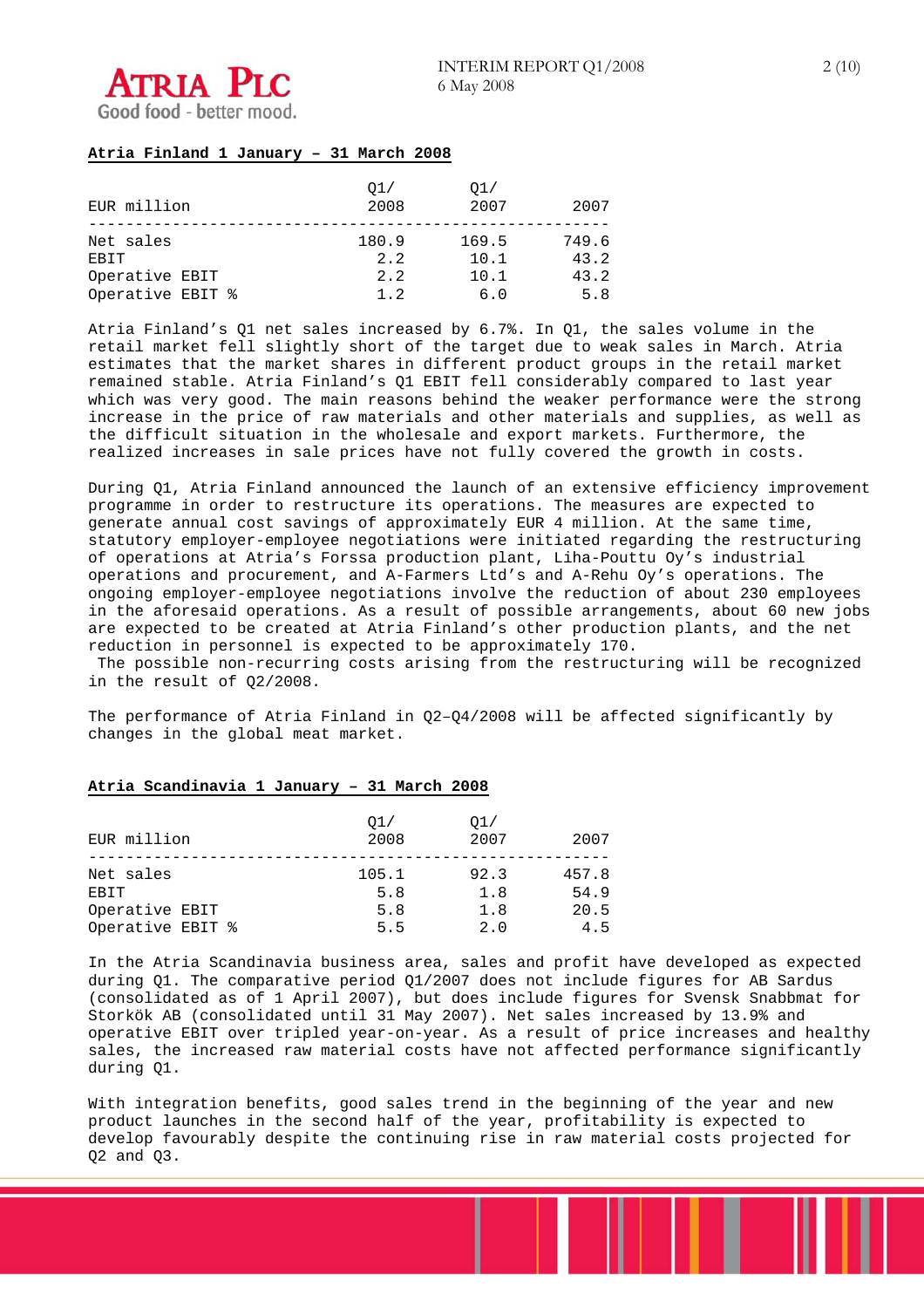

#### **Atria Russia 1 January – 31 March 2008**

| EUR million              | O1/<br>2008 | O1/<br>2007 | 2007        |
|--------------------------|-------------|-------------|-------------|
| Net sales<br><b>EBIT</b> | 16.3<br>0.5 | 16.0<br>1.2 | 65.6<br>4.3 |
| Operative EBIT           | 0.5         | 1.2         | 4.3         |
| Operative EBIT %         | 3 1         | 7.5         | 6.5         |

The sales volume of Atria Russia began to increase in the second half of Q1. During the period under review, Atria increased its market share in modern retail trade to 21.5% in the St. Petersburg region. Nevertheless, net sales remained at the year-onyear level due to weak sales in January and the weakened exchange rate of the Russian rouble. EBIT decreased compared to last year as a result of rising raw material costs.

The logistics functions of the new production plant in Gorelovo will be operational in June, and the rest of the production departments will be completed by the end of the year. The expansion of operations outside St. Petersburg is still being investigated.

Raw material prices are expected to increase further in 2008 also in Russia. Sale prices will be increased during Q2, but the impact of this measure will not be felt fully until the beginning of Q3. The aim is to improve cost efficiency, but the opening of the new logistics centre and production plant may result in additional start-up costs.

#### **Atria Baltic 1 January – 31 March 2008**

| EUR million      | O1/<br>2008 | O1/<br>2007 | 2007    |
|------------------|-------------|-------------|---------|
| Net sales        | 5.5         | 6.7         | 26.7    |
| EBIT             | $-1.0$      | $-0.9$      | $-4.4$  |
| Operative EBIT   | $-1.0$      | $-0.9$      | $-3.1$  |
| Operative EBIT % | $-18.2$     | $-13.4$     | $-11.6$ |

Atria's net sales increased slightly year-on-year in Estonia. The comparative figures include UAB Vilniaus Mesa, which was discontinued in summer 2007. EBIT failed to develop as planned and fell year-on-year as a result of rising primary production costs.

The price of animal feed is currently record high in Estonia, which weakens the profitability of primary production in particular. Sales volumes are expected to increase towards the end of the year, but profitability will be affected significantly by changes in the global meat market.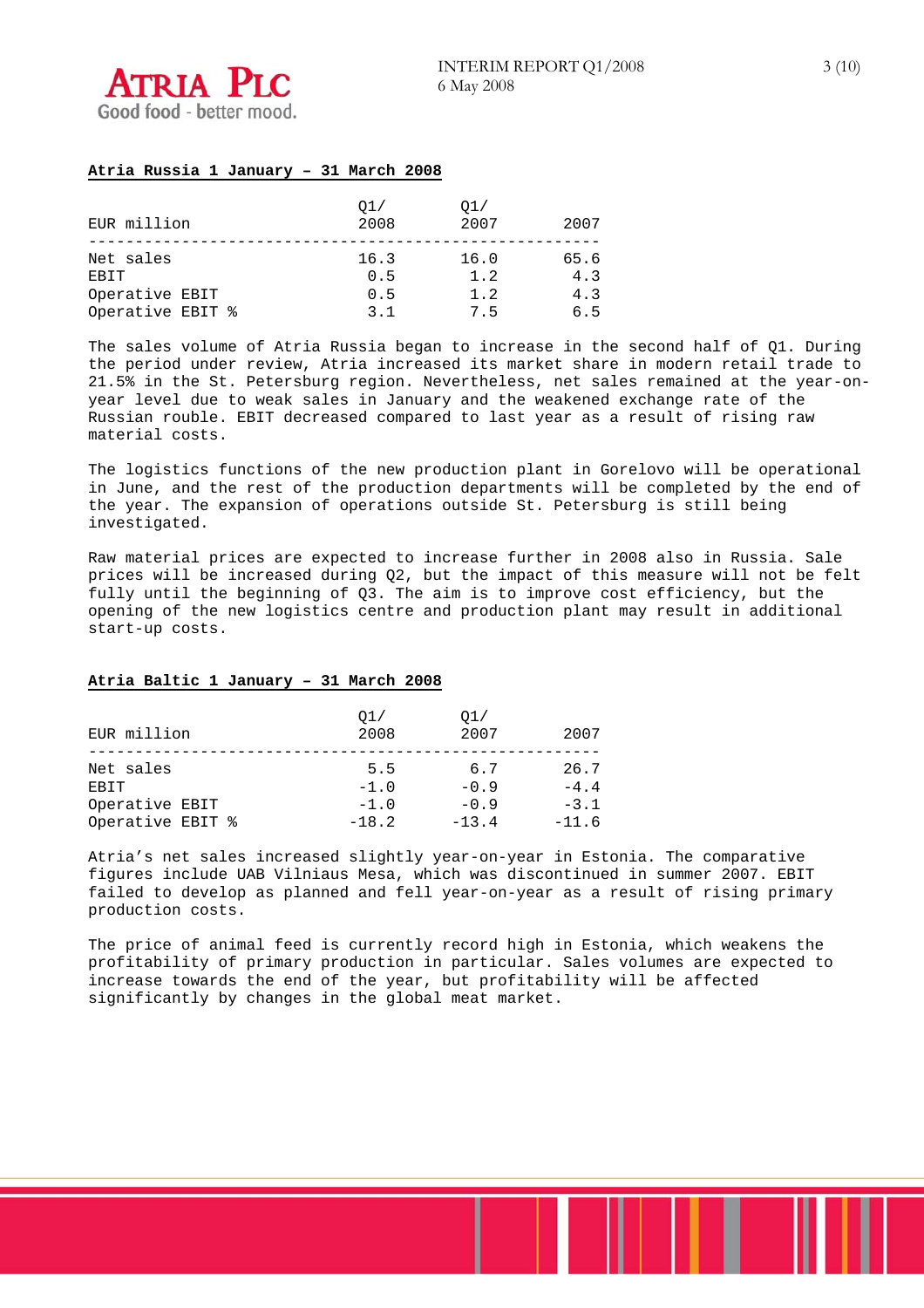

#### **Financing**

In the period under review, the Group recognized profit from the sale of securities in the amount of EUR 1.7 million.

#### **Investments**

The construction of a new production plant and logistics centre is underway in the Gorelovo area of St. Petersburg. The logistics functions of the new plant will be operational in June, and the plant will be completed by the end of 2008. The total value of the investment is approximately EUR 70 million.

The Group's investments in Q1 totalled EUR 16.0 million.

#### **Personnel**

The Group had an average of 5,700 employees (5,418) during the period under review.

Personnel by business area:

Atria Finland 2,296 (2,159) Atria Scandinavia 1,727 (1,355) Atria Russia 1,276 (1,339) Atria Baltic 401 (565)

#### **Atria Plc's Administration**

The Annual General Meeting of Atria Group Plc decided to change the company's trade name to Atria Oyj in Finnish, Atria Abp in Swedish and Atria Plc in English.

The Annual General Meeting re-elected the following outgoing members of the Supervisory Board: Pasi Ingalsuo, Veli Koivisto, Olavi Kuja-Lipasti, Teuvo Mutanen and Timo Tuhkasaari. In addition, Pekka Parikka was elected to replace the outgoing Supervisory Board member Juhani Savolainen, and Ari Pirkola was elected to replace the resigning member Sinikka Ouramo.

#### **Short-term Business Risks**

Atria's most significant short-term risk involves the global development of raw material prices that affects the entire food chain. The rising material and raw material costs will affect the Group's profitability, because it takes time, depending on the market situation, to transfer the costs to sales prices. Particularly the imbalance in the price of pork between Finland and the rest of Europe will increase uncertainty for performance in Finland in the remaining part of 2008.

The successful start-up of the new plant and logistics centre pose a considerable risk for operations in Russia.

No other significant changes have occurred in Atria's business risks during Q1 when compared to the risks described in the Financial Statements 2007.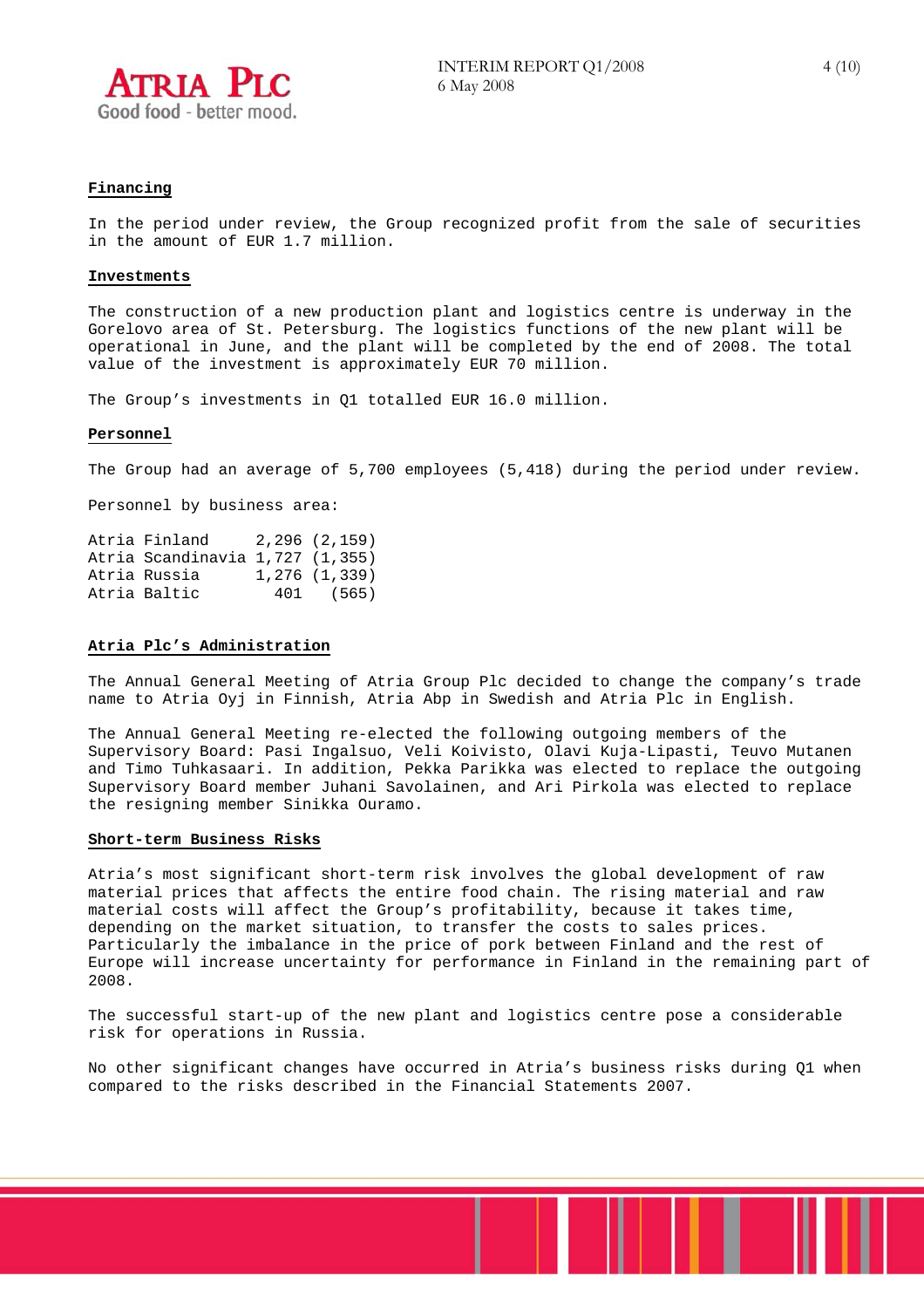

#### **Outlook for the Future**

Atria Group's net sales are expected to grow in 2008, but the operative EBIT is expected to remain under the result of 2007. Changes in the international meat market create uncertainty in all of the Group's business areas.

#### **Board Authorizations**

The Annual General Meeting authorizes the Board of Directors to decide, on one or several occasions, on a share issue involving a maximum of 10,000,000 new Series A shares at the nominal value of EUR 1.70 per share.

The Board is also authorized to decide on all terms and conditions of the share issue. The authorization thus also includes the right to issue shares in deviation from the proportion of the shares held by the shareholders under the conditions provided in law, as well as the right to decide on a share issue to the company itself without payment, subject to the provisions of the Finnish Companies Act regarding the maximum number of treasury shares held by a company.

The authorization is intended to be used for the financing or execution of any acquisitions or other arrangements or investments relating to the company's business, for the implementation of the company's incentive plan or for other purposes subject to the Board's decision.

The authorization is valid until the closing of the next Annual General Meeting, or until 30 June 2009, whichever occurs first. The authorization does not repeal the Board's current authorization to decide on a reserve increase.

The Annual General Meeting of 3 May 2007 authorized the Board of Directors to decide, on one or several occasions, on a reserve increase, which may increase the company's share capital by a maximum of EUR 850,000. The authorization is valid for a maximum of five years from the date of the Annual General Meeting's decision.

#### **KEY FIGURES**

| EUR million                      | $1 - 3/08$ | $1 - 3/07$ | $1 - 12/07$ |
|----------------------------------|------------|------------|-------------|
| Shareholders' equity/share (EUR) | 16.76      | 13.44      | 16.77       |
| Interest-bearing liabilities     | 327.9      | 375.8      | 321.9       |
| Interest-bearing receivables     | 45.8       | 49.4       | 45.4        |
| Equity ratio $(*)$               | 47.9       | 36.7       | 47.6        |
| Gross investments                | 16.0       | 142.4      | 284.1       |
| Gross investments,               |            |            |             |
| % of net sales                   | 5.3        | 51.6       | 22.3        |
| Average number of personnel      | 5,700      | 5,418      | 5,947       |

#### **Accounting Principles**

This interim report has been compiled in accordance with the IAS 34 *Interim Financial Reporting* standard. In producing this interim report, the company has applied the same accounting principles as in its Financial Statements 2007. The figures given in the interim report are unaudited.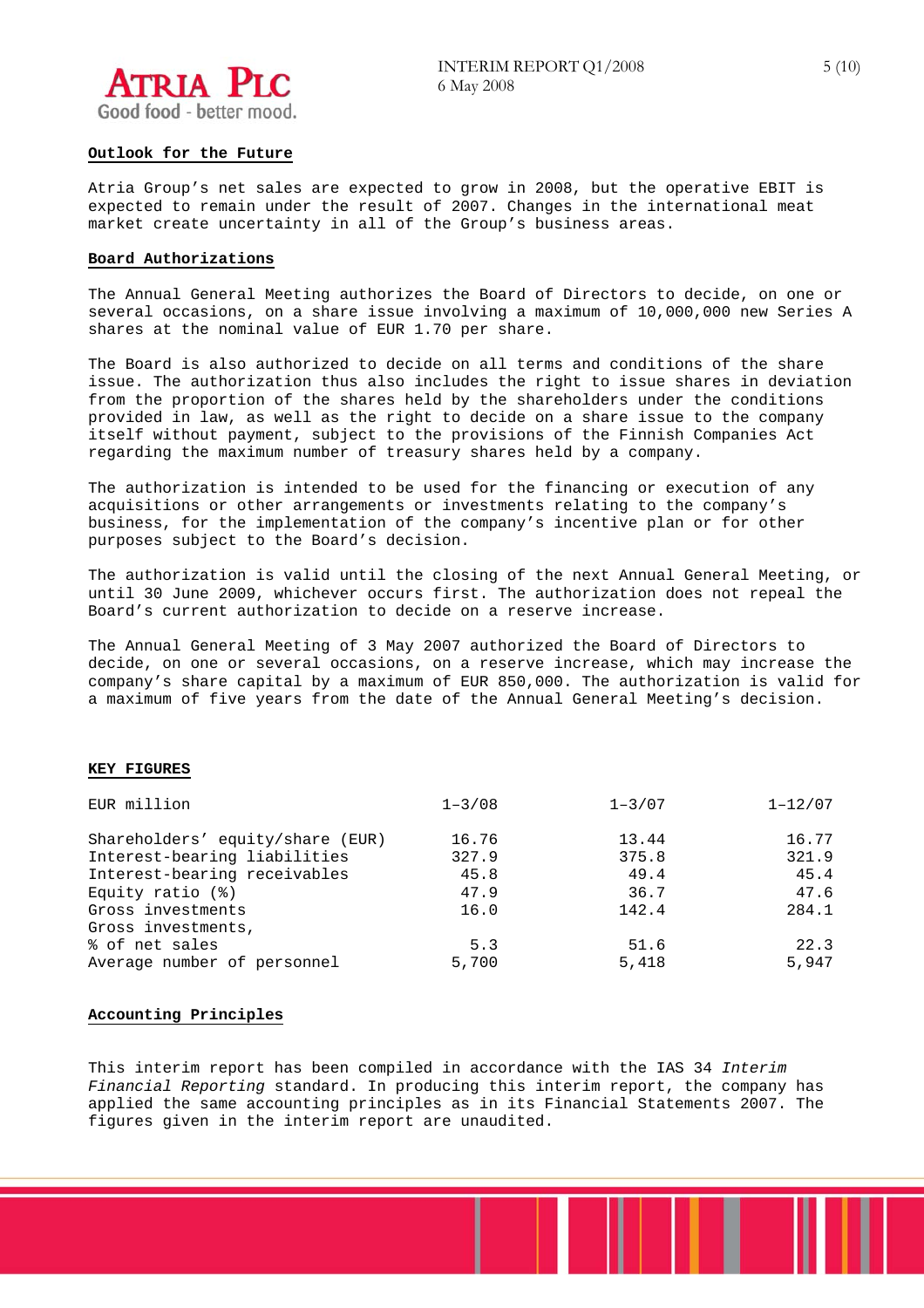

#### **ATRIA PLC**

### **CONSOLIDATED BALANCE SHEET**

| Assets                        |               |               |                |
|-------------------------------|---------------|---------------|----------------|
| mill. EUR                     | $31 - 3 - 08$ | $31 - 3 - 07$ | $31 - 12 - 07$ |
| Non-current assets            |               |               |                |
|                               |               |               | 455.6          |
| Property, plant and equipment | 458.8         | 370.2         |                |
| Goodwill                      | 151.9         | 57.3          | 151.8          |
| Other intangible assets       | 64.1          | 32.3          | 64.3           |
| Loan and                      |               |               |                |
| other receivables             | 45.1          | 43.1          | 43.6           |
| Investments                   | 6.9           | 130.1         | 8.7            |
| Total                         | 726.8         | 633.0         | 724.0          |
| Current assets                |               |               |                |
| Inventories                   | 96.5          | 77.5          | 87.3           |
| Trade and                     |               |               |                |
| other receivables             | 145.6         | 125.0         | 153.8          |
| Cash in hand                  |               |               |                |
|                               |               |               |                |
| and at bank                   | 24.7          | 27.3          | 35.6           |
| Total                         | 266.8         | 229.8         | 276.7          |
| Total assets                  | 993.6         | 862.8         | 1 000.7        |
|                               |               |               |                |
| Equity and liabilities        |               |               |                |
| mill. EUR                     | $31 - 3 - 08$ | $31 - 3 - 07$ | $31 - 12 - 07$ |
| Equity                        |               |               |                |
|                               |               |               |                |
| Shareholders' equity          | 473.7         | 310.3         | 474.1          |
| Minority interest             | 1.9           | 5.9           | 1.9            |
| Equity, total                 | 475.6         | 316.2         | 476.0          |
| Non-current liabilities       |               |               |                |
| Interest-bearing              |               |               |                |
| liabilities                   |               |               |                |
|                               | 179.6         | 219.6         | 194.1          |
| Deferred tax liabilities      | 42.7          | 26.8          | 42.8           |
| Other non-interest-bearing    |               |               |                |
| liabilities                   | 0.8           | 0.3           | 0.3            |
| Total                         | 223.1         | 246.7         | 237.2          |
|                               |               |               |                |
| Current liabilities           |               |               |                |
| Interest-bearing              |               |               |                |
| liabilities                   | 148.3         | 156.2         | 127.8          |
| Trade and                     |               |               |                |
| other payables                | 146.6         | 143.7         | 159.7          |
| Total                         | 294.9         | 299.9         | 287.5          |
|                               |               |               |                |
| Liabilities, total            | 518.0         | 546.6         | 524.7          |
| Total equity and liabilities  | 993.6         | 862.8         | 1000.7         |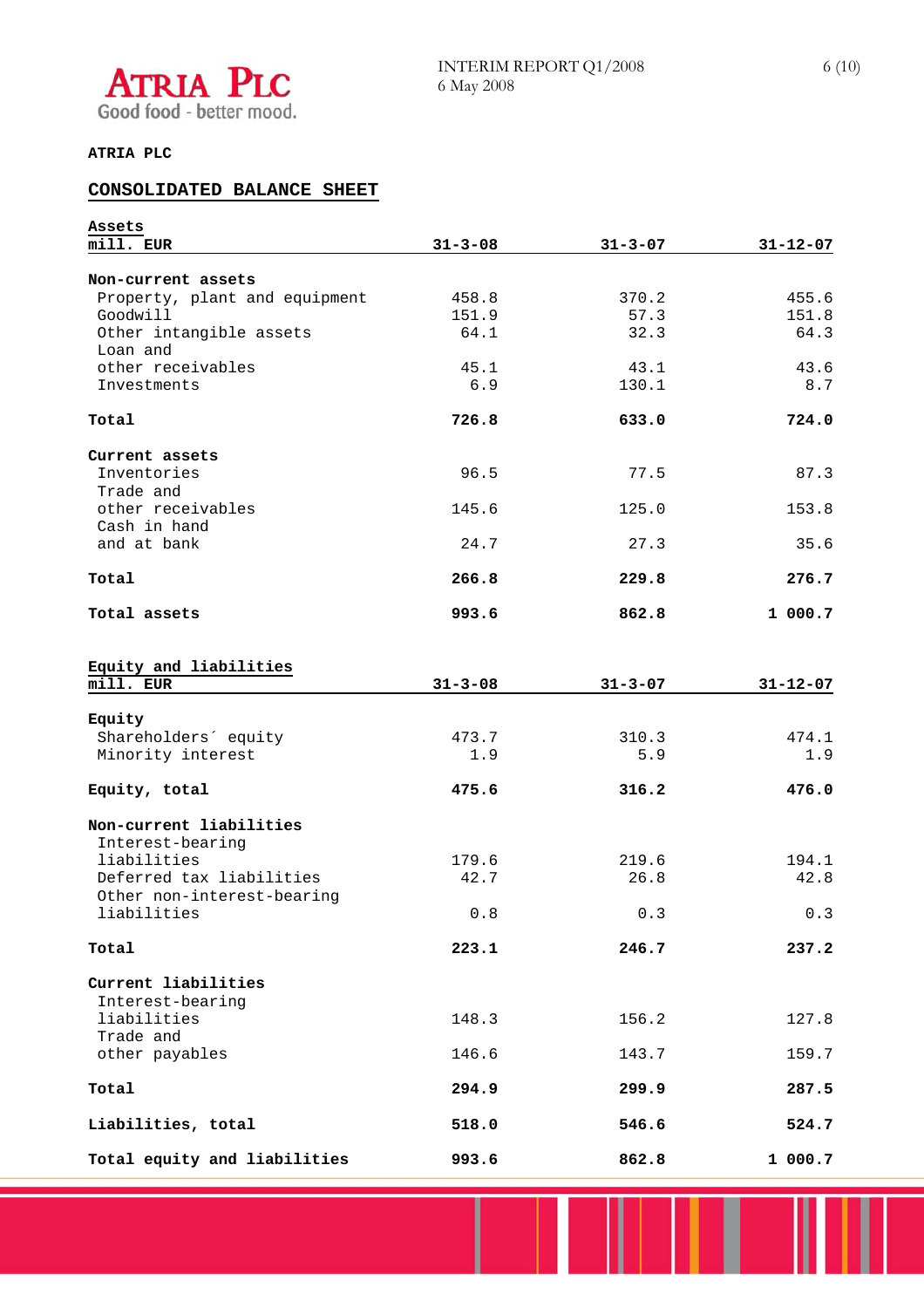

#### **CONSOLIDATED INCOME STATEMENT**

| mill. EUR                                                                | $1 - 3/08$ | $1 - 3/07$ | $1 - 12/07$ |
|--------------------------------------------------------------------------|------------|------------|-------------|
|                                                                          |            |            |             |
| Net sales                                                                | 303.4      | 276.0      | 1 272.2     |
| Expenses                                                                 | $-284.6$   | $-254.0$   | $-1$ 133.2  |
| Depreciations                                                            | $-12.0$    | $-10.5$    | $-44.5$     |
| <b>EBIT</b>                                                              | 6.8        | 11.5       | 94.5        |
| * % of net sales                                                         | 2.2        | 4.2        | 7.4         |
| Financial income and                                                     |            |            |             |
| expenses                                                                 | $-3.3$     | $-3.9$     | $-14.3$     |
| Income from associates                                                   |            |            | 0.4         |
| Profit before tax                                                        | 3.5        | 7.6        | 80.6        |
| * % of net sales                                                         | 1.2        | 2.8        | 6.3         |
| Income taxes                                                             | $-1.4$     | $-2.1$     | $-13.0$     |
| Profit for the period                                                    | 2.1        | 5.5        | 67.6        |
| * % of net sales                                                         | 0.7        | 2.0        | 5.3         |
| Profit distribution for<br>the accounting period:<br>To parent company's |            |            |             |
| shareholders                                                             | 2.1        | 5.5        | 66.7        |
| To the minority                                                          |            | $-0.2$     | 0.9         |
| Total                                                                    | 2.1        | 5.3        | 67.6        |
| Basic earnings/share, $\epsilon$                                         | 0.07       | 0.23       | 2.56        |
| Diluted                                                                  |            |            |             |
| earnings/share, $\epsilon$                                               | 0.07       | 0.23       | 2.56        |

I L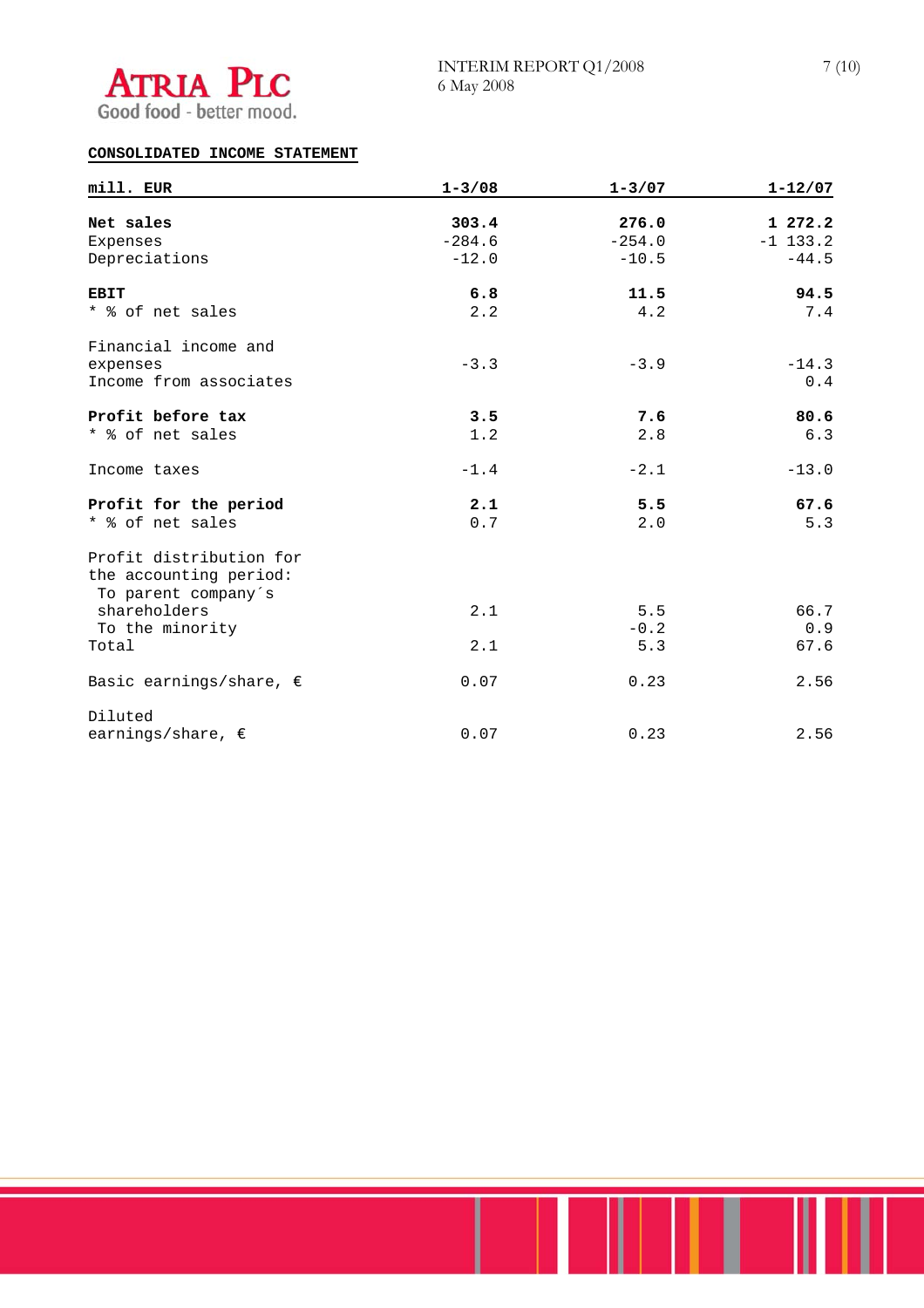

#### **CALCULATION OF CHANGES IN SHAREHOLDERS' EQUITY**

| mill. EUR                                | company |                                     |              |                                 |               | Equity belonging to the shareholders of the parent |        | rity   | Mino- Share-<br>holders'<br>inte- equity |
|------------------------------------------|---------|-------------------------------------|--------------|---------------------------------|---------------|----------------------------------------------------|--------|--------|------------------------------------------|
|                                          | Share   | Share<br>capital premium value non- | Fair<br>fond | Inv.<br>rest.<br>equity<br>cap. | diff.         | Trans- Retained<br>lation earnings                 | Total  | rest   | in total                                 |
| Shareholders'                            |         |                                     |              |                                 |               |                                                    |        |        |                                          |
| equity<br>$1 - 1 - 2007$                 | 39.3    | 138.5                               |              |                                 | 0.7           | 128.1                                              | 306.6  | 5.8    | 312.4                                    |
| Translation<br>differences<br>Profit for |         |                                     |              |                                 | $-1.6$        |                                                    | $-1.6$ | $-0.1$ | $-1.7$                                   |
| the period                               |         |                                     |              |                                 |               | 5.3                                                | 5.3    | 0.2    | 5.5                                      |
| Shareholders'<br>equity                  |         |                                     |              |                                 |               |                                                    |        |        |                                          |
| $31 - 3 - 2007$                          | 39.3    | 138.5                               |              |                                 | $-0.9$        | 133.4                                              | 310.3  | 5.9    | 316.2                                    |
| Shareholders'<br>equity                  |         |                                     |              |                                 |               |                                                    |        |        |                                          |
| $1 - 1 - 2008$                           | 48.1    | 138.5                               | 1.9          |                                 | $110.5 - 3.4$ | 178.5                                              | 474.1  | 1.9    | 476.0                                    |
| Translation<br>differences               |         |                                     |              |                                 | $-0.8$        |                                                    | $-0.8$ |        | $-0.8$                                   |
| Other changes<br>Profit for              |         |                                     | $-1.8$       | 0.1                             |               |                                                    | $-1.7$ |        | $-1.7$                                   |
| the period                               |         |                                     |              |                                 |               | 2.1                                                | 2.1    |        | 2.1                                      |
| Shareholders'<br>equity                  |         |                                     |              |                                 |               |                                                    |        |        |                                          |
| $31 - 3 - 2008$                          | 48.1    | 138.5                               | 0.1          |                                 | $110.6 - 4.2$ | 180.6                                              | 473.7  | 1.9    | 475.6                                    |

T

I

г

F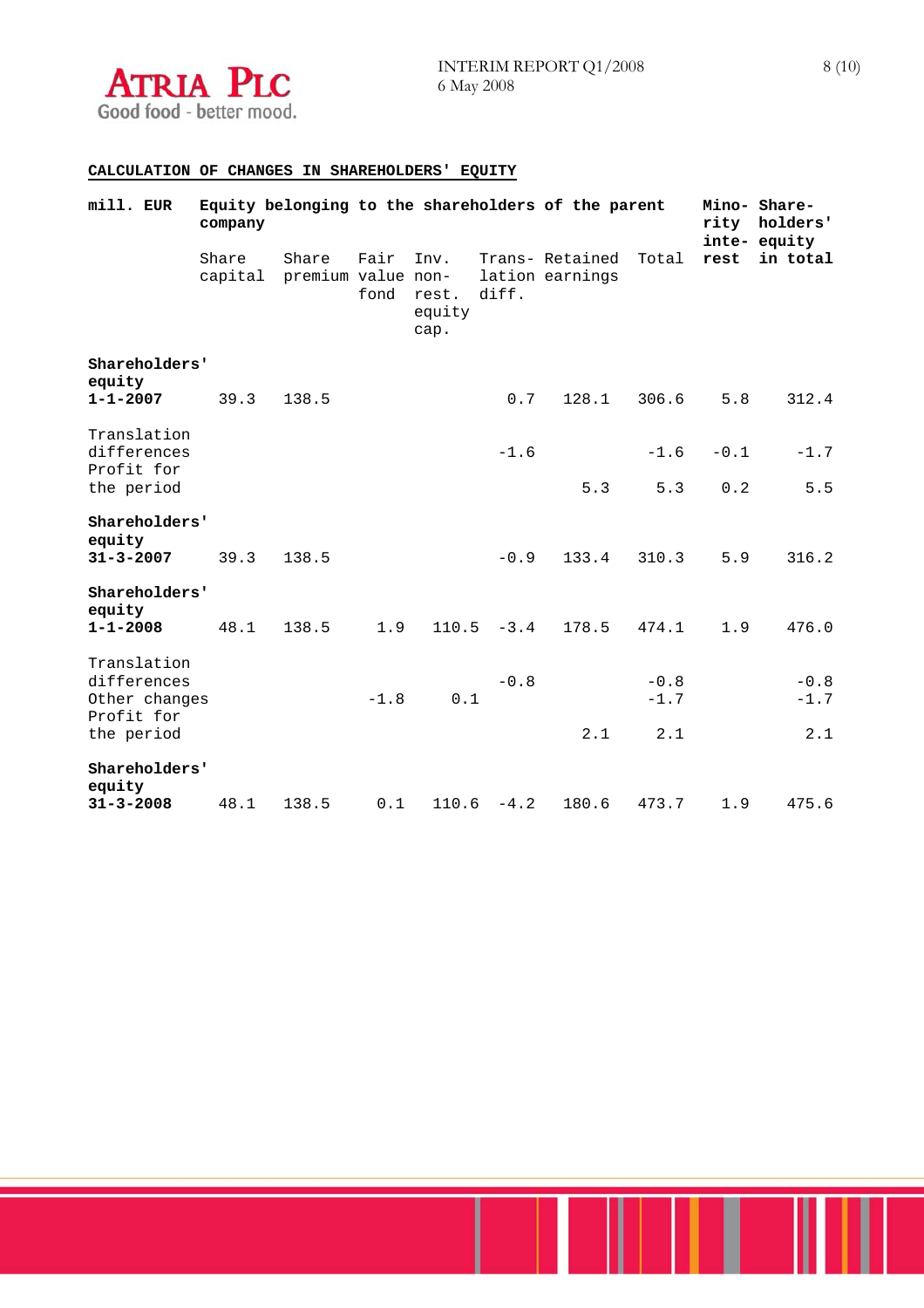

**Operative EBIT** 

#### **CASH FLOW STATEMENT FOR GROUP**

| mill. EUR                                                                                                                                                                                                                  | $1 - 3/08$                                       | $1 - 3/07$                                      | $1 - 12/07$                                              |
|----------------------------------------------------------------------------------------------------------------------------------------------------------------------------------------------------------------------------|--------------------------------------------------|-------------------------------------------------|----------------------------------------------------------|
| Cash flow from operating activities<br>Operating activities<br>Financial items and taxes                                                                                                                                   | 5.5<br>$-7.3$                                    | $-12.2$<br>$-5.6$                               | 92.3<br>$-28.4$                                          |
| Cash flow from operating activities,<br>total                                                                                                                                                                              | $-1.8$                                           | $-17.8$                                         | 63.9                                                     |
| Cash flow from investing activities<br>Tangible and intangible assets<br>Investments<br>Disposals of subsidiaries<br>Acquisitions of subsidiaries                                                                          | $-14.3$<br>$-0.5$                                | $-20.3$<br>$-0.1$<br>$-103.2$                   | $-92.1$<br>$-1.4$<br>39.1<br>$-124.6$                    |
| Cash flow from investing activities,<br>total                                                                                                                                                                              | $-14.8$                                          | $-123.6$                                        | $-179.0$                                                 |
| Cash flow from financing activities<br>Cash share issue<br>Loans drawn down<br>Loans repaid<br>Dividends paid<br>Cash flow from financing, total<br>Change in liquid funds<br>SEGMENT-SPECIFIC INFORMATION<br>GEOGRAPHICAL | 53.0<br>$-47.3$<br>5.7<br>$-10.9$                | 146.5<br>$-13.5$<br>133.0<br>$-8.4$             | 116.5<br>304.1<br>$-292.1$<br>$-13.7$<br>114.8<br>$-0.3$ |
| mill. EUR                                                                                                                                                                                                                  | $1 - 3/08$                                       | $1 - 3/07$                                      | $1 - 12/07$                                              |
| Net sales<br>Finland<br>Scandinavia<br>Russia<br>Baltic<br>Eliminations<br>Total                                                                                                                                           | 180.9<br>105.1<br>16.3<br>5.5<br>$-4.4$<br>303.4 | 169.5<br>92.3<br>16.0<br>6.7<br>$-8.5$<br>276.0 | 749.6<br>457.8<br>65.6<br>26.7<br>$-27.5$<br>1 272.2     |
| <b>EBIT</b><br>Finland<br>Scandinavia<br>Russia                                                                                                                                                                            | 2.2<br>5.8<br>0.5                                | 10.1<br>$1.8\,$<br>1.2                          | 43.2<br>54.9<br>4.3                                      |

 Russia 0.5 1.2 4.3 Baltic  $-1.0$   $-0.9$   $-4.4$ Unallocated -0.7 -0.7 -3.5<br>Total -0.8 11.5 94.5  $Total$  6.8  $11.5$  94.5

Finland 43.2 **10.1** 43.2 Scandinavia 5.8 1.8 20.5 Russia 0.5 1.2 4.3 Baltic  $-1.0$   $-0.9$   $-3.1$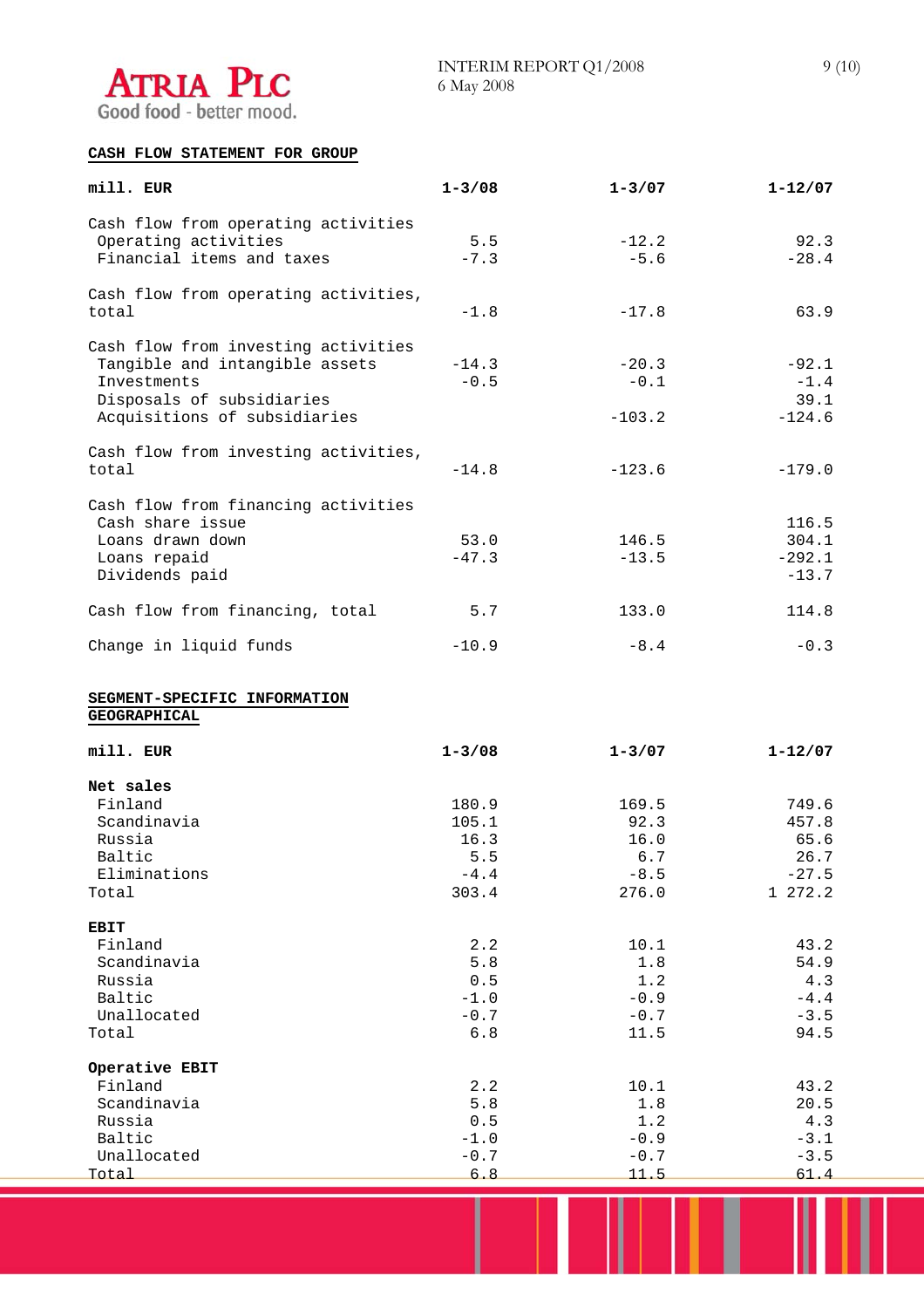

#### **CONTINGET LIABILITIES**

| mill. EUR                                                         | 31.3.08 | 31.3.07 | 31.12.07 |
|-------------------------------------------------------------------|---------|---------|----------|
| Debts with mortgages or other<br>collateral given as security     |         |         |          |
| Loans from financial                                              |         |         |          |
| institutions                                                      | 4.9     | 98.5    | 13.5     |
| Pension fund loans                                                | 4.8     | 7.0     | 4.6      |
| Total                                                             | 9.7     | 105.5   | 18.1     |
| Mortgages and other securities given<br>as comprehensive security |         |         |          |
| Real estate mortgages                                             | 12.0    | 87.5    | 22.0     |
| Corporate mortgages                                               | 2.1     | 45.8    | 2.2      |
| Other securities                                                  | 40.0    | 53.0    | 45.4     |
| Total                                                             | 54.1    | 186.3   | 69.6     |
| Guarantee engagements not included<br>in the balance sheet        |         |         |          |
| Unused limits                                                     | 30.2    | 44.3    | 30.2     |
| Guarantees                                                        | 3.4     | 3.8     | 3.6      |

ATRIA PLC Board of Directors

**For further information**, please contact Mr Matti Tikkakoski, President and CEO, tel. +358 50 2582.

DISTRIBUTION Helsinki Exchanges Main media www.atria.fi

The interim report is available via mail upon request and online at www.atria.fi/konserni.